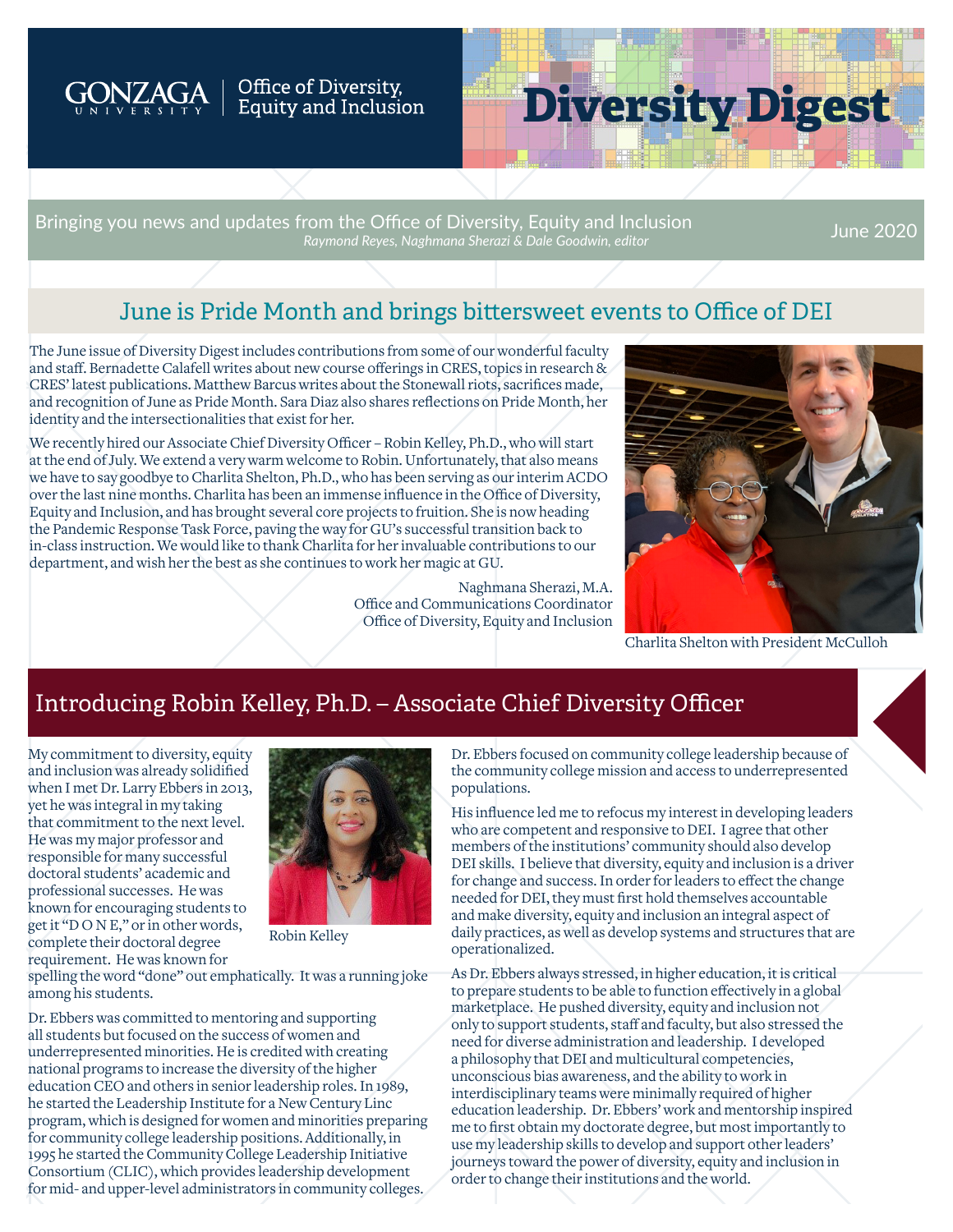## COVID-19 Sent LGBTQ Students Back to Unsupportive Homes Raising the Risk They Won't Return

When one Stanford University senior left campus last month, the student could count plenty of stressors: the Covid-19 pandemic, the sudden transition to online classes, the abrupt loss of a campus community. But the student also had a secret.

The student identifies as nonbinary and transgender, and, when they moved back home on March 14, their family didn't know that.

The student uses the pronouns "they" and "them," and asked to be identified by their initials, A.R., because they haven't shared their gender identity with everyone in their life. So as they adjusted to their new living environment, A.R. faced a choice: "Either I'd have to be dealing with being misgendered for an indefinite amount of time, or all of a sudden come out to my family."

A.R.'s predicament was just one of the uncomfortable — and in some cases, even unsafe — situations facing LGBTQ college students who had to leave campus abruptly amid the Covid-19 pandemic.

Read more at:

[https://www.chronicle.com/article/Covid-19-Sent-LGBTQ-](https://www.chronicle.com/article/Covid-19-Sent-LGBTQ-Students/248633)[Students/248633](https://www.chronicle.com/article/Covid-19-Sent-LGBTQ-Students/248633)



# New Scholarship in Critical Race and Ethnic Studies



Bernadette Calafell, Ph.D.

The **Department of Critical Race and Ethnic Studies**, composed of Assistant Professor E. Cassandra Dame-Griff and Professor and Chair Bernadette Marie Calafell, has been busy not only offering new courses, but publishing interdisciplinary scholarly research.

Read more about it here:

[https://www.gonzaga.edu/-/media/Website/Documents/](https://www.gonzaga.edu/-/media/Website/Documents/About/Diversity-Inclusion/Diversity-Digest/CRES-GU) [About/Diversity-Inclusion/Diversity-Digest/CRES-GU.](https://www.gonzaga.edu/-/media/Website/Documents/About/Diversity-Inclusion/Diversity-Digest/CRES-GU) [ashx?la=en&hash=C8D6FDBC61A0C51BEB408053492926292D7E79E8](https://www.gonzaga.edu/-/media/Website/Documents/About/Diversity-Inclusion/Diversity-Digest/CRES-GU)



## Stonewall riots – **Honoring Their Memory**, by Matthew Barcus



Many lives have been and continue to be lost, but we must fight to honor those who pass, minimize the loss of life, support the survivors, and persist in our pursuit of life, liberty, happiness, and love for all God's creation. Gonzaga University's Lincoln LGBTQ+ Resource Center and wider GU community continues to work toward equity, affirmation, cura personalis, and belonging grounded in a Jesuit understanding. As an LGBTQ+ Resource Center, we strive to emulate an understanding of Jesuit values provided by Magis. Along with Fr. James Martin, S.J., in his book "Building a Bridge", we call for members of the Catholic and LGBTQ+ communities to come together with respect, compassion, and sensitivity.

Read the full article here:

[https://www.gonzaga.edu/-/media/Website/Documents/About/Diversity-Inclusion/Diversity-Digest/](https://www.gonzaga.edu/-/media/Website/Documents/About/Diversity-Inclusion/Diversity-Digest/Matt-Barcus---Pride2.ashx?la=en&hash=BE32FB426E03796593A9B9347997DC1427E53D19) [Matt-Barcus---Pride2.ashx?la=en&hash=BE32FB426E03796593A9B9347997DC1427E53D19](https://www.gonzaga.edu/-/media/Website/Documents/About/Diversity-Inclusion/Diversity-Digest/Matt-Barcus---Pride2.ashx?la=en&hash=BE32FB426E03796593A9B9347997DC1427E53D19)